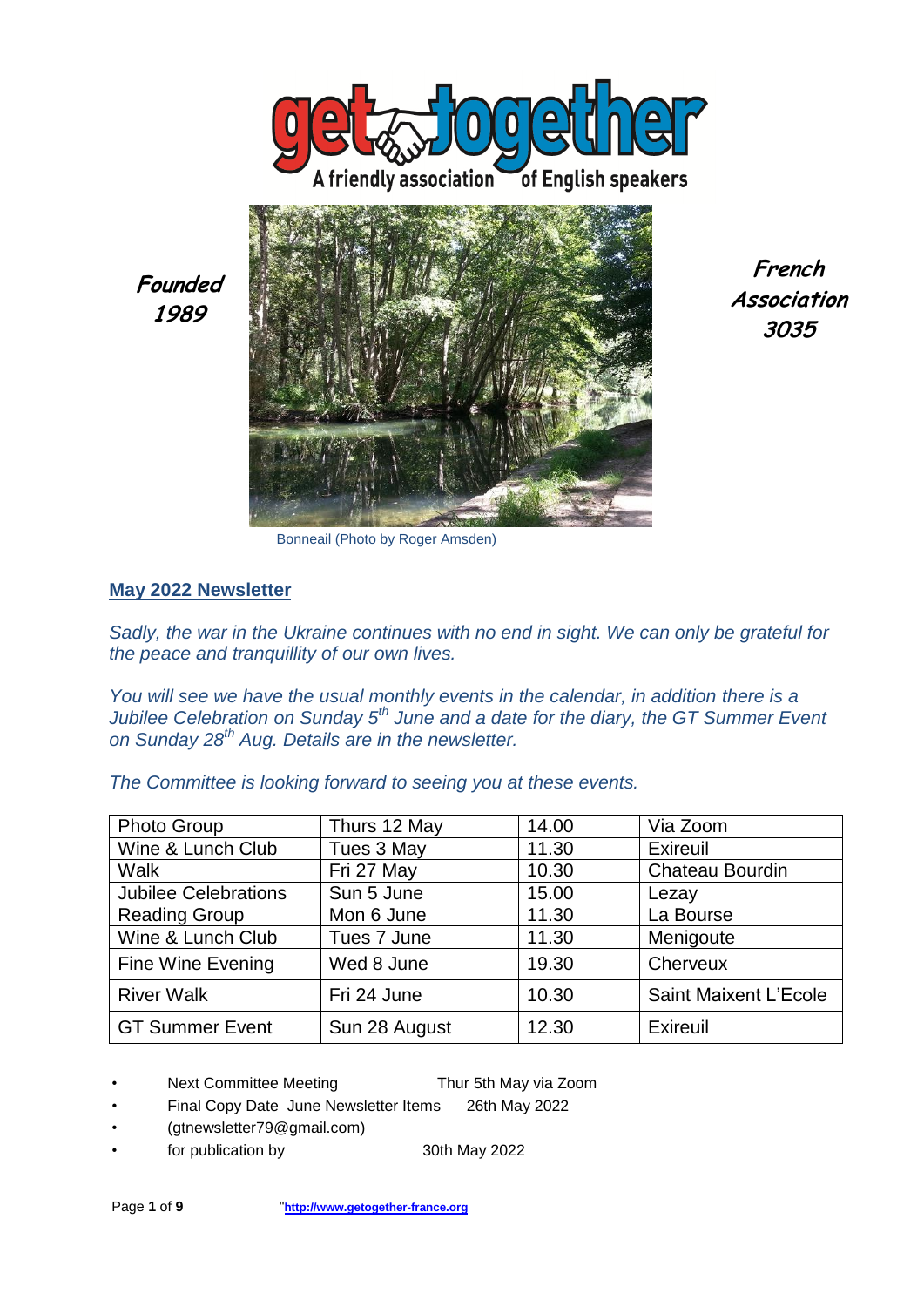# *Bob's memorial – a Thank You*

Stephanie and Mark (Bobs son and daughter) would like to express their sincere thanks to everyone who came to celebrate Bob and Margaret's lives with us yesterday 8<sup>th</sup> April. We know that a lot of people travelled a long way, which really means a lot to us. As we live so far away it was a comfort to us that they had so many friends looking out for and helping them.

### **Craft Club - Advance Notice**

#### **Any keen crafters out there?**

I'm planning on setting up a new and invigorated craft club in the autumn. There will be an inaugural meeting on Wednesday 14th September 2022 at 10am at 14 La Bourse. Please feel free to bring with you anything that you are currently working on and we can have a convivial sharing of ideas over coffee and cake.

If interested, please contact Helen Horton.

#### **Future GT walks.**

Because of our difficulty finding hosts for southern walks, we have temporarily merged the two groups.

Thanks to members stepping up, we have northern walks arranged for May, June September and November this year, which leaves no organisers for **July, October and December**.

If you want the walks to continue, please put your name forward to organise one. It really isn't very arduous. You just have to plan a walk close to where you live and book a meal nearby for walkers and others who want to come.

I am really hoping to hear from you, as the walks and meals are such a good chance to get together, to meet and re-connect with friends and to get out in the fresh air.

Lesley Ritchie

#### **GT Library**

At the recent AGM, one of the members expressed her regret that there had been no GT library for a while. She felt that it had worked most effectively when boxes of books were circulated and members took turn to host the event and provide tea etc.

We discussed this at the last committee meeting. Michele and Eric Hansford have offered to house the history books.

However, before we go any further reorganising and reviving the library and possibly including DVDs, we would like to find out how many people are actually interested in using it again, so please contact me with your views and ideas.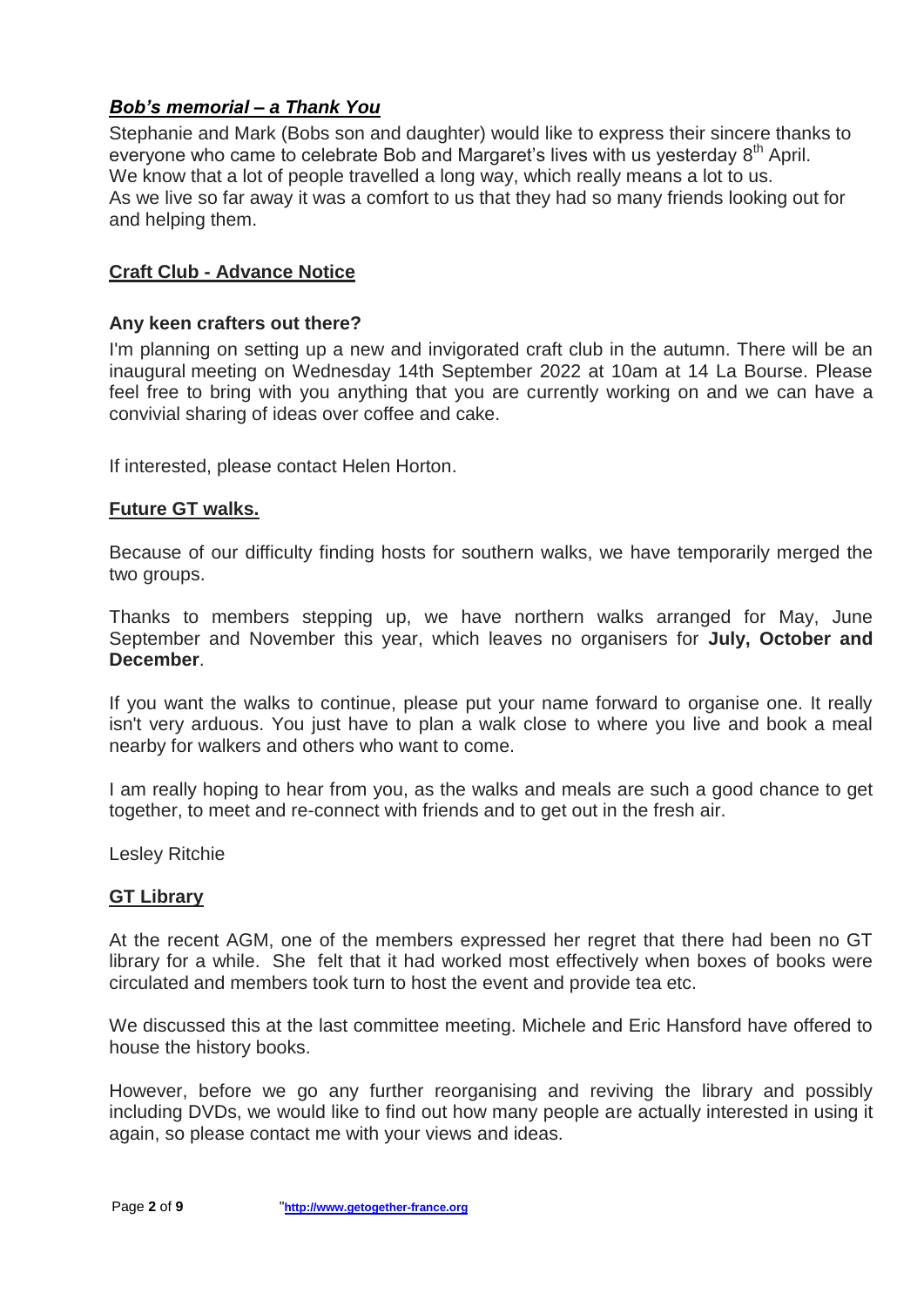# **Covid Booster Vaccine**

It is now possible to have a  $2<sup>nd</sup>$  booster vaccination if you are 60 plus and it is 6 months since your last booster injection. Appointments are available on doctolib.fr

# *FORTHCOMING EVENTS*

# **Lunch & Wine Group Tues 3rd May 11.30 am Annette and Leslie Green -FULL**

The next Lunch & Wine group will be held at Annette & Leslie's home near Exireuil.

If you have never been along to one of these meetings why not come for an enjoyable convivial lunch and to taste some wines. Usually there are small portions of starters, cheeses and desserts with aperos and another couple of wines to taste. You just need to bring along a starter, cheese or dessert, as agreed with the organiser, if possible, of the theme, with approx. 7 portions and around  $\epsilon$ 2 to  $\epsilon$ 3 pp to cover the cost of the wine.

The theme for this meeting, for both the food, and wines will be South America with a description of each wine by Keith.

If you require directions to the venue please let us know when you book.

If you are interested in coming along or would like any more information, please contact Diane or Keith Mousdale.

### **Photo group Thurs 12 May 14.00 hrs via Zoom Steve and Roger**

Arrangements were agreed for a trip to the BioParc at Doué la Fontaine on Thursday 5 May - meeting at the main gate at 1100 with a picnic lunch. Anyone wishing to join us should contact Steve to make sure we have everyone at the start.

The next Zoom meeting will be on at 1400 on Thursday 12 May. The challenge will be pictures taken with mobile phones. Up to six images to Steve.

Group Co-ordinators Steve Marshall & Roger Amsden

### **Walk & Lunch Friday 27th May 10.30am Chateau Bourdin Diane & Keith Mousdale**

Chateau Bourdin is between Parthenay and Mazieres en Gatine on the D134/D130.

If coming from the north approx. 2Km from the roundabout at the end of the western Parthenay by-pass take a right turn signed Chateau B, stay on this road to the village. If coming from the south take the main Niort road D743 towards Parthenay, at the St Pardoux turning turn left and carry on through the village and out of it until you reach a cross roads with a left turn to Chataeu Bourdin.

The meeting point is in the car park by the church at the bottom end of the village. The walk is approx. 7Km mainly on tracks. There are no toilets available.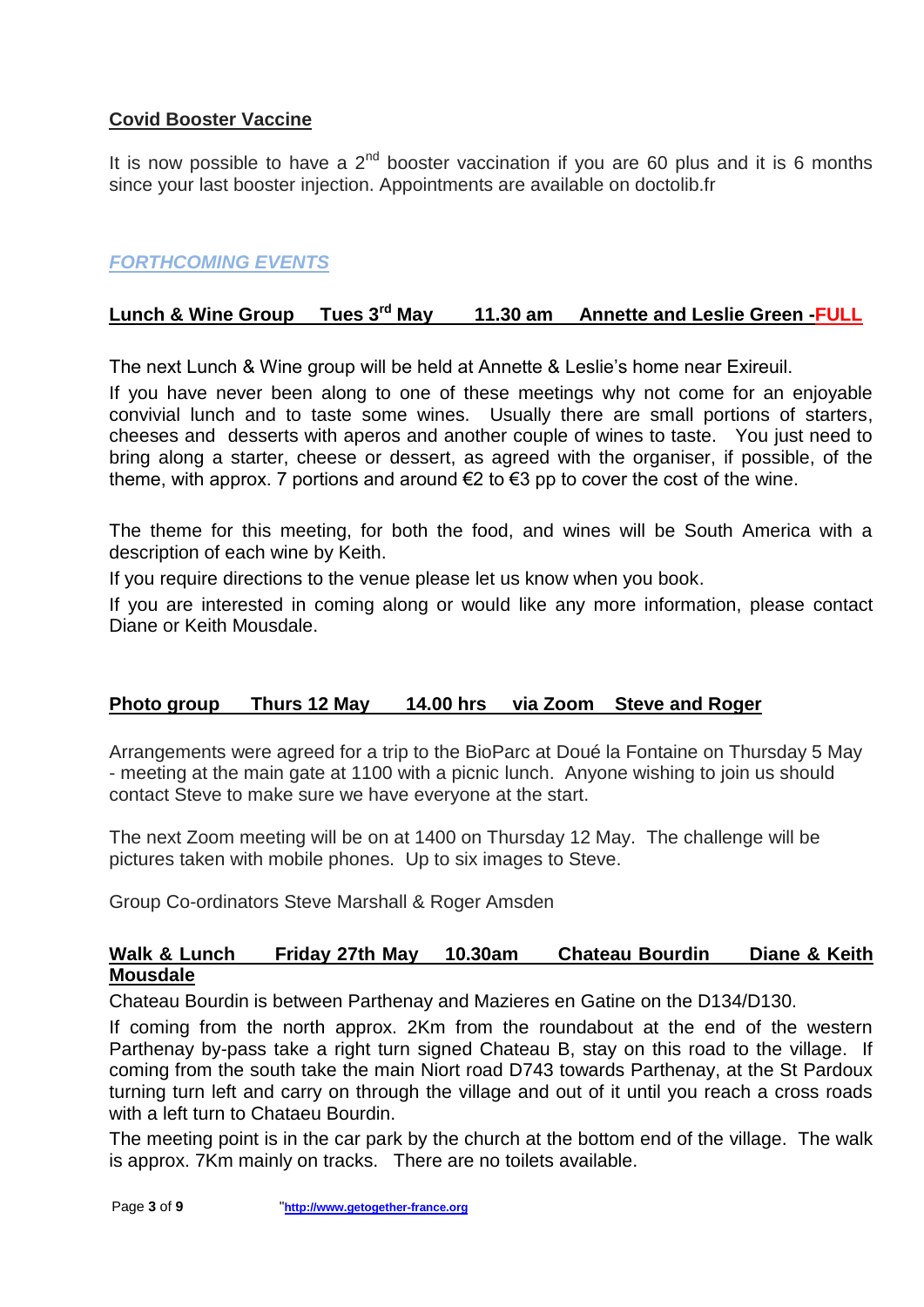Lunch details will be arranged shortly. Non walkers are as always very welcome to join us for lunch.

Please contact Diane and Keith.

## **Jubilee Celebrations Sun 5th June 15.00 hrs Lezay Martin Hughes and Committee**

Come and join us to toast the Queen on her Platinum Jubilee.

The event will kick off at 15.00hrs with aperos. Bunting will be fluttering in the wind and ideally we ask you to wear Red, White or Blue – or ALL three! Games will be available eg Petanque, molly and croquet.

We are proposing that you bring and share a dish, either a savoury or sweet dish; eg salads, quiche, cheesecake, tart citron etc etc.

GT will provide aperos and the toast to the Queen. Teas and Coffees too.

We ask that you bring chairs, crockery, utensils, glasses and whatever drinks you would prefer, wine, water, agrum etc and of course your chosen dish. There is an open barn should the weather be unfavourable,

Please contact **Annette Green to book your place via email gtnewsletter79gmail.com** , she will also keep a tally of who is bringing what dish, so we do not have too many quiches or apple pies!

# **Reading Circle - Mon 6th June 2022 - 11:30 hrs - Chez Ritchie - Lesley Ritchie**

The June Reading Circle meeting will be at 11.30am on Mon 6th, at Helen's house in La Bourse, followed be a very amicable bring and share lunch.

We will be discussing *The Dig* by John Preston - In the long hot summer of 1939 Britain is preparing for war. But on a riverside farm in Suffolk there is excitement of another kind: Mrs Petty, the widowed farmer, has had her hunch proved correct that the strange mounds on her land hold buried treasure. As the dig proceeds against a background of mounting national anxiety, it becomes clear though that this is no ordinary find ... And pretty soon the discovery leads to all kinds of jealousies and tensions.

John Preston's recreation of the Sutton Hoo dig - the greatest Anglo-Saxon discovery ever in Britain - brilliantly and comically dramatizes three months of intense activity when locals fought outsiders, professionals thwarted amateurs, and love and rivaly flourished in equal measure

# **Lunch & Wine Group Tues 7th June 11.30 am Menigoute Martin Hughes**

The next Lunch & Wine group will be held at Martin's home at Menigoute.

If you have never been along to one of these meetings why not come for an enjoyable convivial lunch and to taste some wines. Usually there are small portions of starters,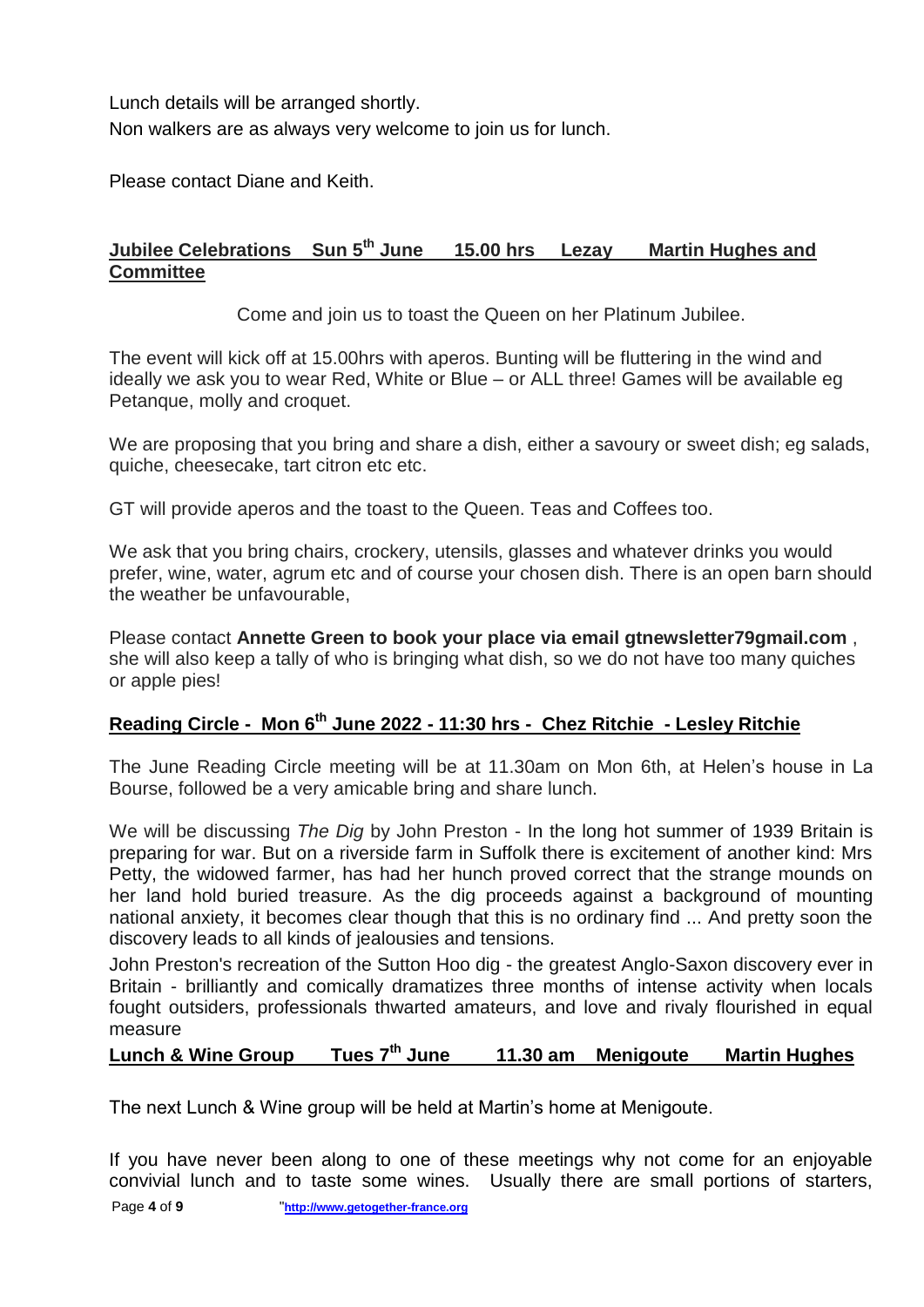cheeses and desserts with aperos and another couple of wines to taste. You just need to bring along a starter, cheese or dessert, as agreed with the organiser, if possible, of the theme, with approx. 7 portions and around  $\epsilon$ 2 to  $\epsilon$ 3 pp to cover the cost of the wine.

The theme for this meeting will be wines and food for springtime on the Patio with a description of each wine by Keith.

If you require directions to the venue please let us know when you book

If you are interested in coming along or would like any more information, please contact Diane or Keith Mousdale.

### **Fine Wine Event - Wed 8th June - 19.30 hrs - Cherveux - Neil Ritchie FULL**

Our next fine wine event is on **Wednesday 8th June 2022 at 19.30 hrs, hosted by Lesley and Neil in Cherveux.**

We will be tasting four fine wines, a Sancerre - Henri Bourgeois-Grande Reserve 2020, a Rioja - Vina Real Gran Reserva 2014, a Haut Medoc - Chateau Belgrave 2016 Grand Cru Classe 1855 and lastly a Bourgogne - Chateau de Beaune, Volnay 2016.

Spaces are limited to 12 maximum, there will also be a few nibbles to try/compliment the wine. Cost will be approx €10 each. Please eat beforehand.

Please email Diane and Keith directly to reserve your spot

### **Riverside Walk - Fri 24th June -10.30 hrs - Saint Maixent L'Ecole - Annette and Leslie Green**

We will meet outside the Hotel Saint Martin in Saint Maixent, there is plenty of parking, but no toilet facilities, but plenty of discrete places along the way.

The 8 kms walk takes us along the Sevres Niortaise for half of the route, through woods too, then we cross the river at Veillon, do a little chimmy and then take a gentle climb up the hill back towards St Maixent, with great views along the way. If you are bringing a four legged friend they can be mostly off the lead, it is virtually all off road.

There will be a short 3 kms walk available. As always wear appropriate footwear.

Non walkers are more than welcome to join us for Lunch – which has yet to be confirmed.

To book your place please contact Leslie

### **GT Summer Event – Sun 28th Aug 12.30 hrs Exireuil Martin Hughes and the Committee**

Certainly a date for your diaries, we are still ironing out the detail and will update you a.s.a.p.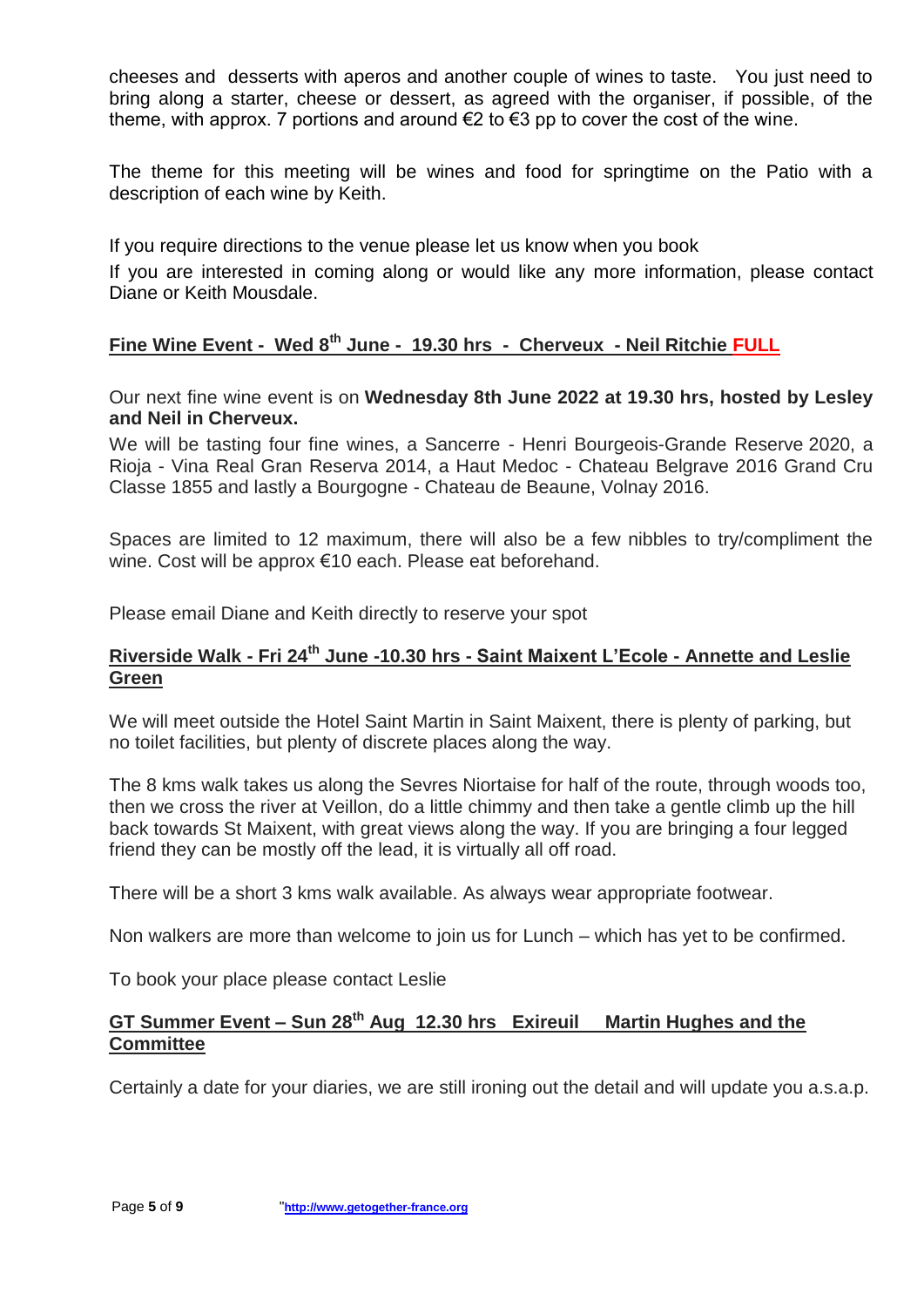### **GT Wine and Lunch club 5th April 2022 - kindly hosted by Michele & Eric Report by Suzette**

Keith brought wines from SW France and we had food prepared by the attendees to match the wine region. - due to a few cancellations and some late joiners, the usually wellorganised food courses went a little awry, but I didn't mind as we has 2 lovely puddings and I for one was happy and replete when we left!

Keith said 'the Southwest is an area in which there is no set theme and is simply a "name" to attach to that area'. Which was very useful as David made a cake from St Tropez and decided this meant he could move the boarder too and call it a SW dish!

The tasty vegetarian starter was made with tomatoes, onions and peppers. It was accompanied by a lovely bottle of Château Pujols Grande Cuvée. The wine had a dark red colour with a hint of red fruits and was very smooth to drink.

The cheese course was next and it was a very nice selection from the area, with my favorite being the Tomme (the one with the black skin!)… This was served with crusty bread and the 2nd wine choice named Le Passelys – Prestige. It had a lovely fresh taste and was a great accompaniment to the cheese, but the smell was a little odd! Apparently this is usual? It was my favourite wine of the day.

Keith selected a Dessert wine for the last course of 2 cakes! The first cake, was delicious and I had 2 pieces…. Or was it 3??

The wine was called Château Perrou-la-Baragoile .

It was certainly an interesting talking point, as it was a selection of 4 types of grapes that grew mould known as 'noble rot'.

You never knew how many of each type of grape could be used in the making of the wine because it would depend on how many on each vine had gone 'mouldy'!? The rot itself has a unique flavour and it also causes the grape to dehydrate, therefore intensifying the flavour of the grape. All these grapes have to be had hand-picked and hand-selected, so it also makes it an expensive wine.

Although our desserts were sweet, the wine was sweeter! I accompanied the desserts well and was a good example of a Dessert wine, but I think we nearly all agreed, due to the sweetness, you would only be able to drink one glass.

A good afternoon had by all



# **Photo Group Report**

The group met on zoom on Thursday 14 April.

Steve presented on ways to get the best possible pictures using the camera we almost all have with us - the mobile phone. He identified a number of easy to use features and more were discovered by group members during the presentation.

We looked at the submissions on the theme of Entrances and Exits. The best with equal votes were Anthea's Water Pot, Howard's Harbour Post and Roger's Window Reflection.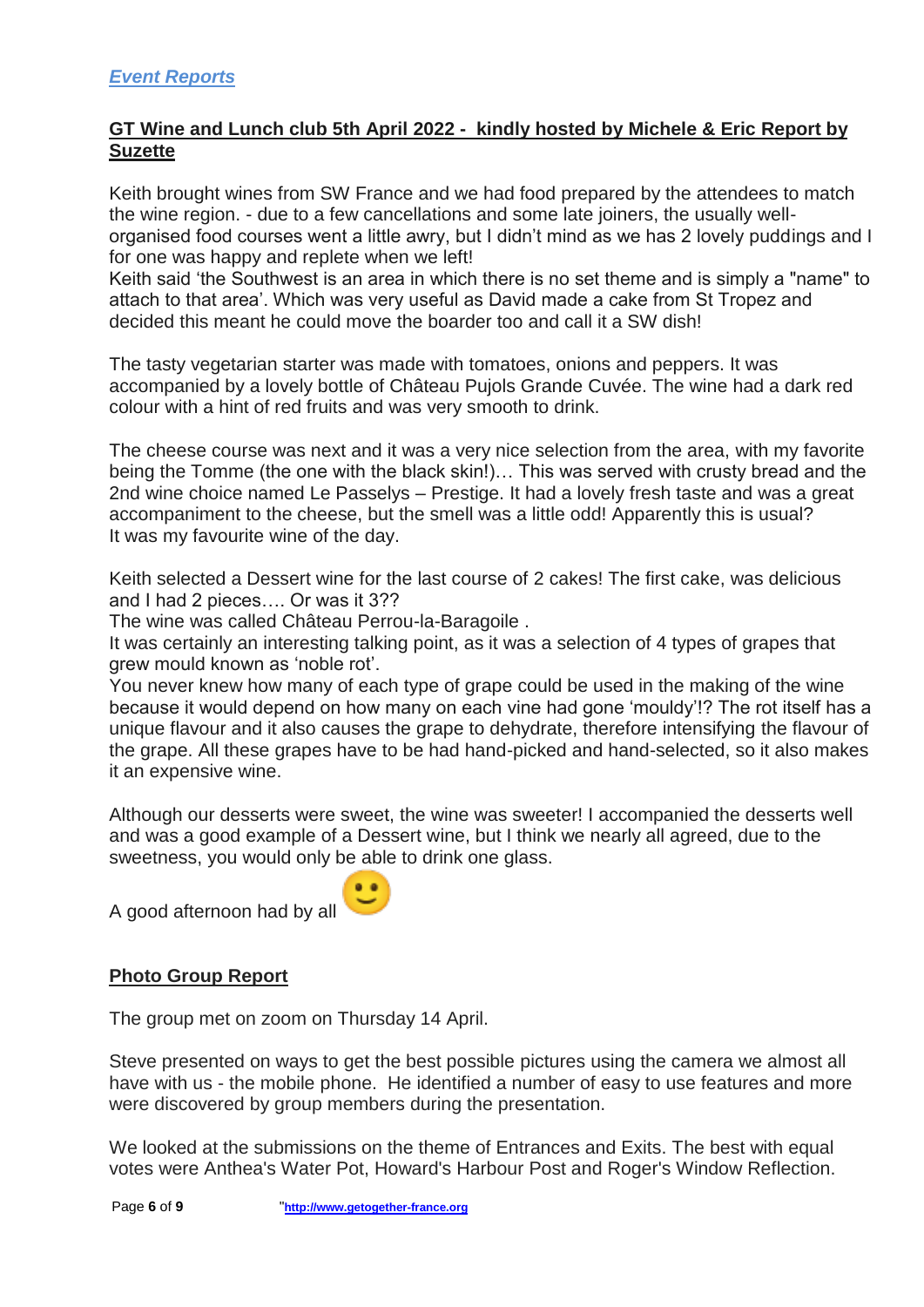Runners-up were Roger's Tulips and Steve's Beach. The fact that Roger's Tulips had nothing to do with Entrances and Exits didn't stop people voting for it.



**Photo taken by Anthea Libby**



**Photo taken by Howard Needs**



**Amsden**



Page **7** of **9** "**http://www.getogether-france.org**